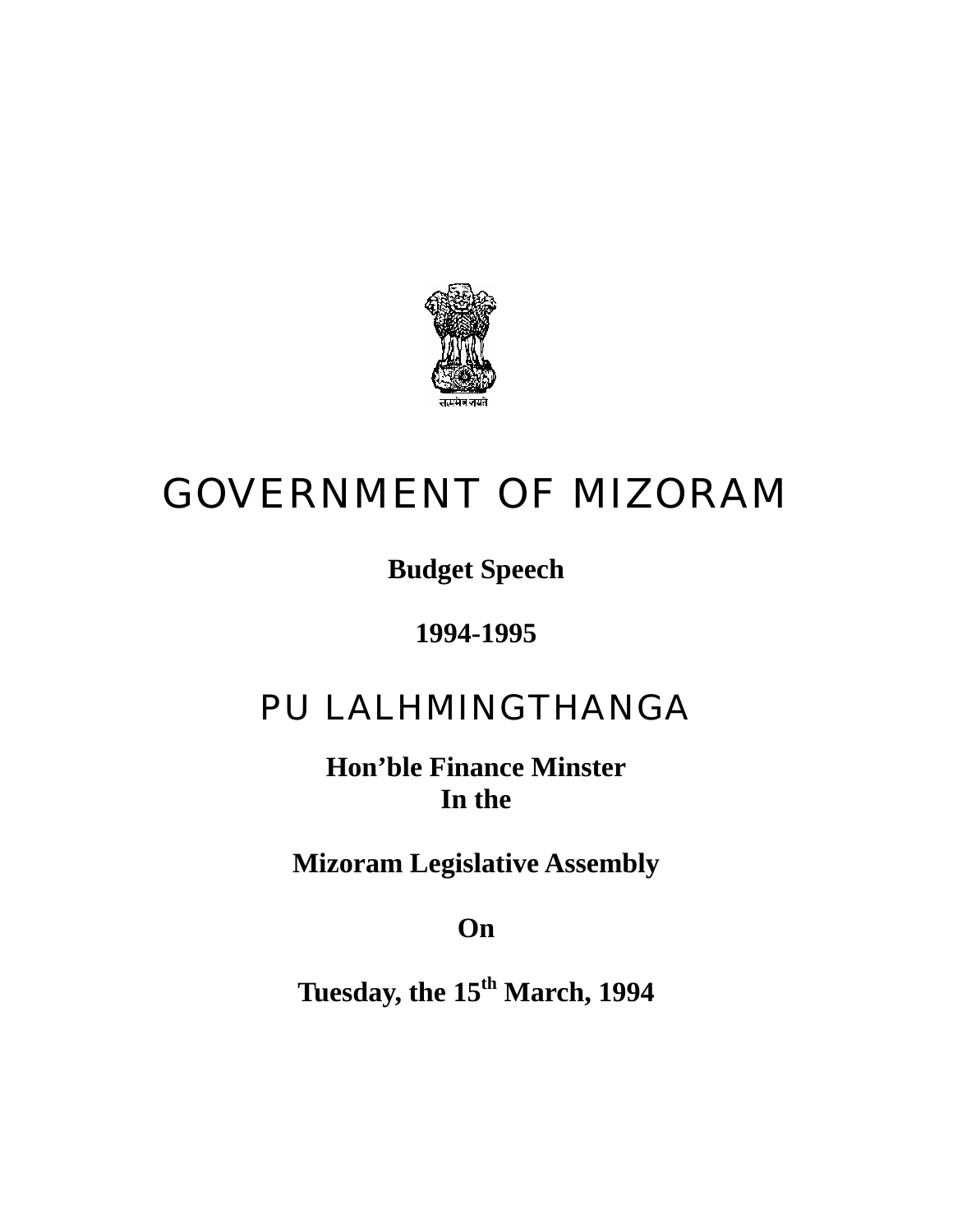Mr. Speaker Sir,

May I with your permission, rise to present before this august House the Revised Estimates for the current year, 1993-1994 and the Budget Estimates for the next year, 1994- 1995?

2. This is the first Budget of the new Government voted to power in the general election held in the State in November last year. We convey our thanks to the people of Mizoram for their affirmation of faith in the path of democracy, peace and progress and also for their support and confidence reposed in us. We would like to assure that our Ministry would do its utmost to fulfill the commitments made to the people. We also thank our officials for the smooth and peaceful conduct of the entire election process.

3. Another landmark which I would specially like to make mention is the Gospel Centenary being celebrated in the States this year. January  $11<sup>th</sup>$  is a red-letter day in the annals of Mizoram. It is on this day 1894 that the Missionaries landed in Mizoram and started preaching the gospel. In fact, civilisation in real sense dawned on the people of Mizoram only with this event. Let us take this opportunity to pay tributes from the deepest core of our hearts to those holy souls who ventured at great risk to undertake this noble task. Let us also solemnly undertake to work with dedication and zeal to ensure a clean and efficient administration devoted to the well being of the poor and downtrodden masses in keeping with the true spirit of the Gospel.

4. As you know, sir, our economy and the budget are heavily dependent on the general health of the economy of the country. Is am glad that there has been a marked turn-around in the economic conditions of the country through a move away from regulation and control and towards the strengthening of competition and efficiency. The external payment crisis has been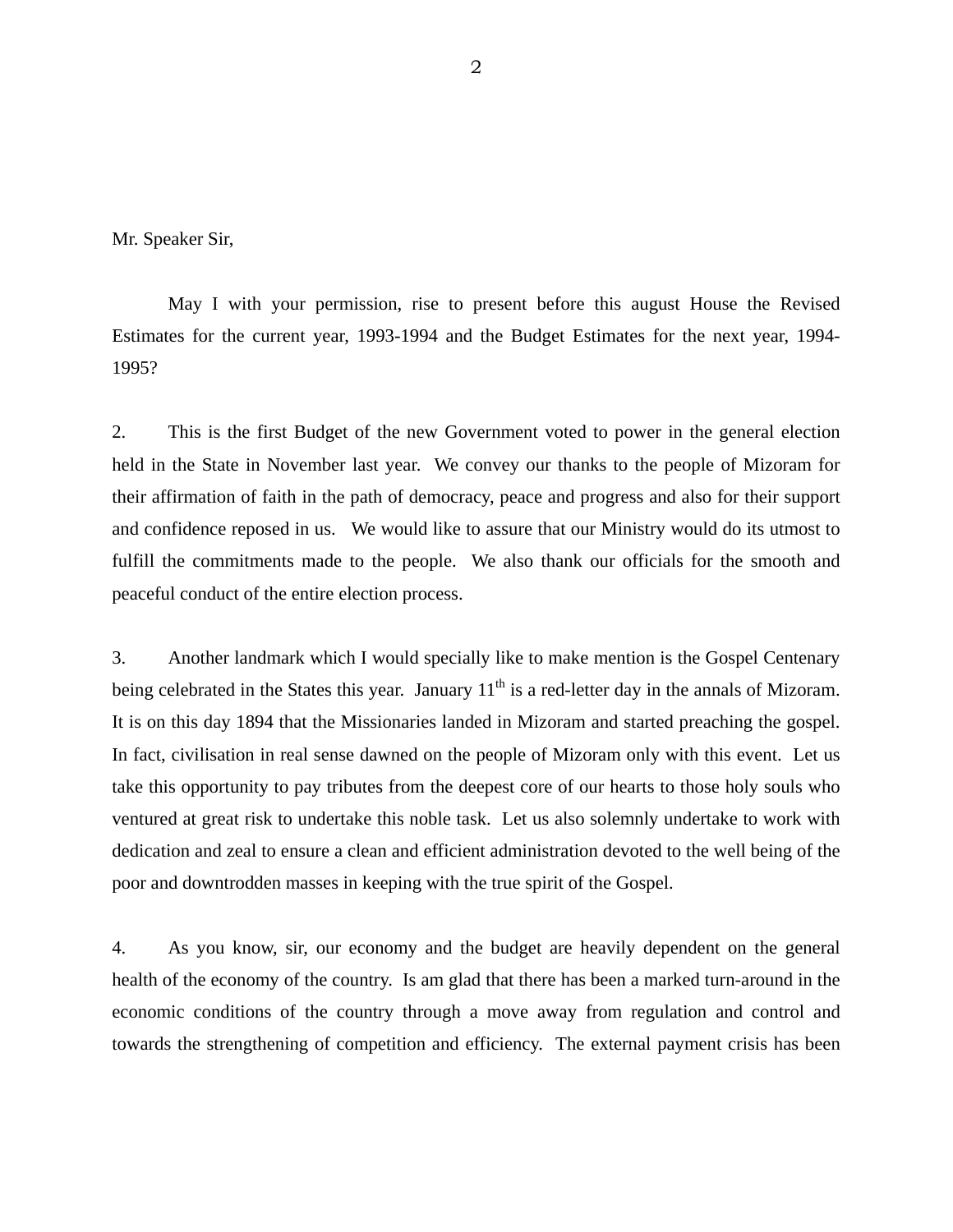overcome and the foreign exchange reserves have been rebuilt. Inflation has fallen to a single digit and the economy has begun to recover. There is also progress in removing obstacles to long-term growth through de-regulation of industry, liberalisation of trade and foreign investment and financial sector reforms. The country is moving fast on the part of fiscal consolidation. In order to reap full benefits flowing therefore, it incumbent upon us to contribute our humble might to strengthen those trends. This might involve some sacrifices on our part. I would, therefore, implore the honourable members of this august House and the people of Mizoram to be ready for the same in the long-term interest of the State.

#### **PLAN EFFORT**

5. Before I go further, I would like to give some backround of our Plan efforts. Our Eight Plan (1992-1997) involved an outlay of Rs. 763 crore. The Plan efforts in the first two years (1992-1994) accounted for about 46 percent of the five-year targetted outlay. For the third i.e. the next year (1994-1995), an outlay of Rs. 207.66 crores has been approved by the Planning Commission, representing a step up of 12.2 percent over the current year. The broad sectoral allocation of this outlay is as under:

|                                               | (Rs. Crore) |
|-----------------------------------------------|-------------|
| 1. Agricultural and allied activities         | 24.02       |
| 2. Rural Development                          | 35.81       |
| 3. Irrigation and flood control               | 2.88        |
| 4. Energy                                     | 39.49       |
| 5. Industry and Minerals                      | 9.70        |
| 6. Transport and Communication                | 23.92       |
| 7. District Councils                          | 9.95        |
| 8. Education and allied activities            | 12.31       |
| 9. Medical & Public Health                    | 7.20        |
| 10. Water Supply and Sanitation               | 12.70       |
| 11. Urban Development (incl. Capital Project) | 14.74       |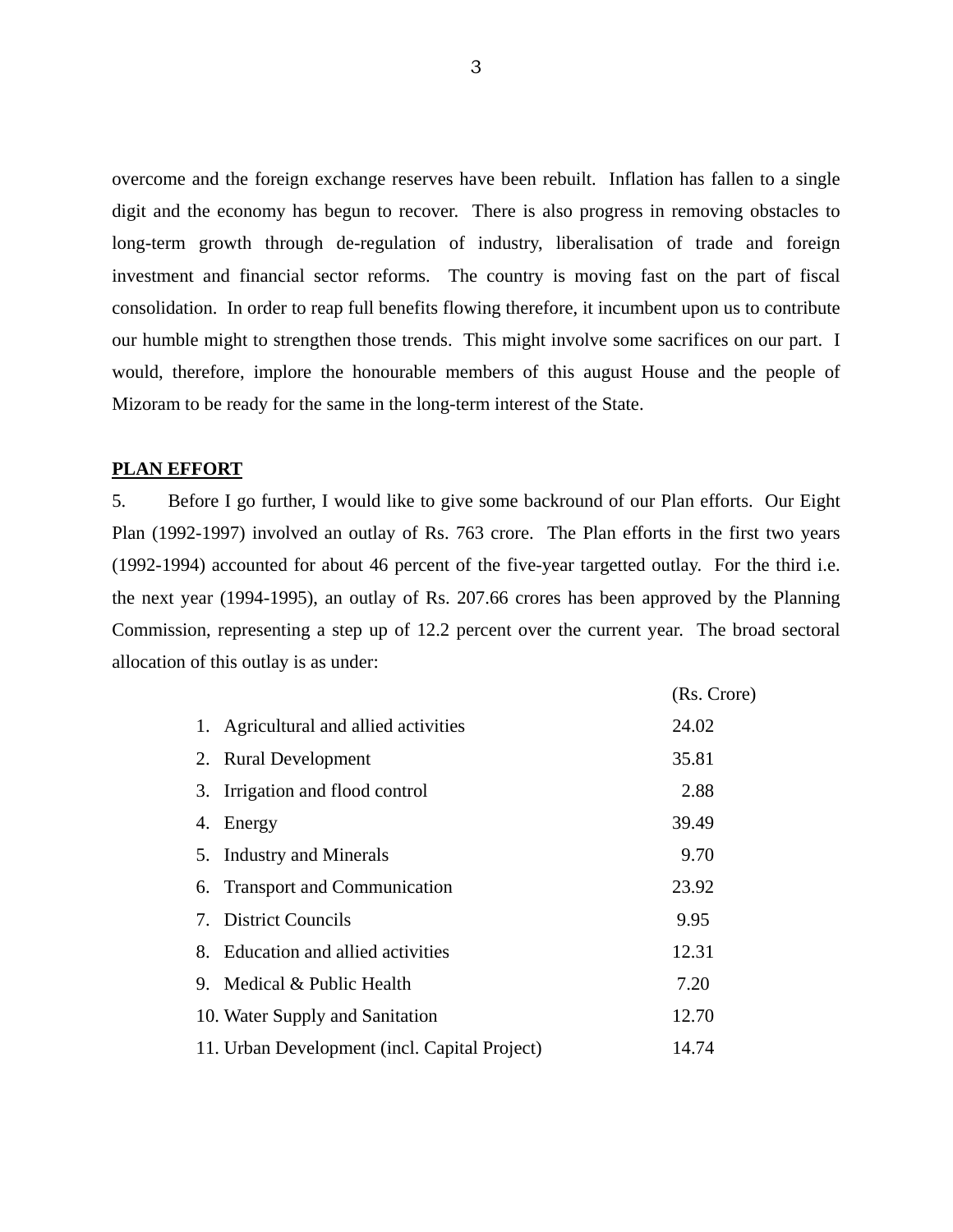12. Other minor sector 14.94 TOTAL: 207.66

6. The Planning Commission has been kind enough to extend to us assistance to cover the Plan outlay in 1994-1995 almost fully. You will be glad to know that for the first time, and assistance of Rs. 10 crore has been earmarked for externally aided projects. We have to identify the areas/schemes against this provision. Another Rs. 10 crore has been approved for the Capital Project. With this, construction of Assembly building, additional Secretariat Building and a few Directorate buildings will be taken up vigorously during 1994-1995.

7. In our Plan for the next year, Agriculture and allied sectors are given top-most priority with the objective of moving towards self-sufficiency in food production and providing permanent settlements to the 'Jhumia' families. The Power sector has been given a big boost with a provision of Rs. 39.49 crore accounting for about one-fifth of the total outlay. This is with a view to accelerating the tempo of the projects in hand including Serlui 'B' Hydel Project for which a provision of Rs. 17 crores has been earmarked. Communications also occupy an important place with an outlay of Rs. 23.92 crore. Social Services Sector such as Water Supply and Sanitation and Education are given high priority with outlays of Rs. 12.70 crore and Rs. 12.31 crore respectively. In regard to elementary education, the aim is to achieve 100 percent literacy and improve school buildings. It is heartening to note that over 70 percent of the Annual Plan provision is proposed to be utilised for rural upliftment and family-oriented schemes. **RESUME OF DEPARTMENTAL ACTIVITIES**

8. A booklet highlighting the performance in 1993-1994 and the programmes for 1994-1995 of various Departments has been circulated separately with the Budget documents to all the honourable members. However, I may briefly recount some of the important achievement and programmes of the Government.

4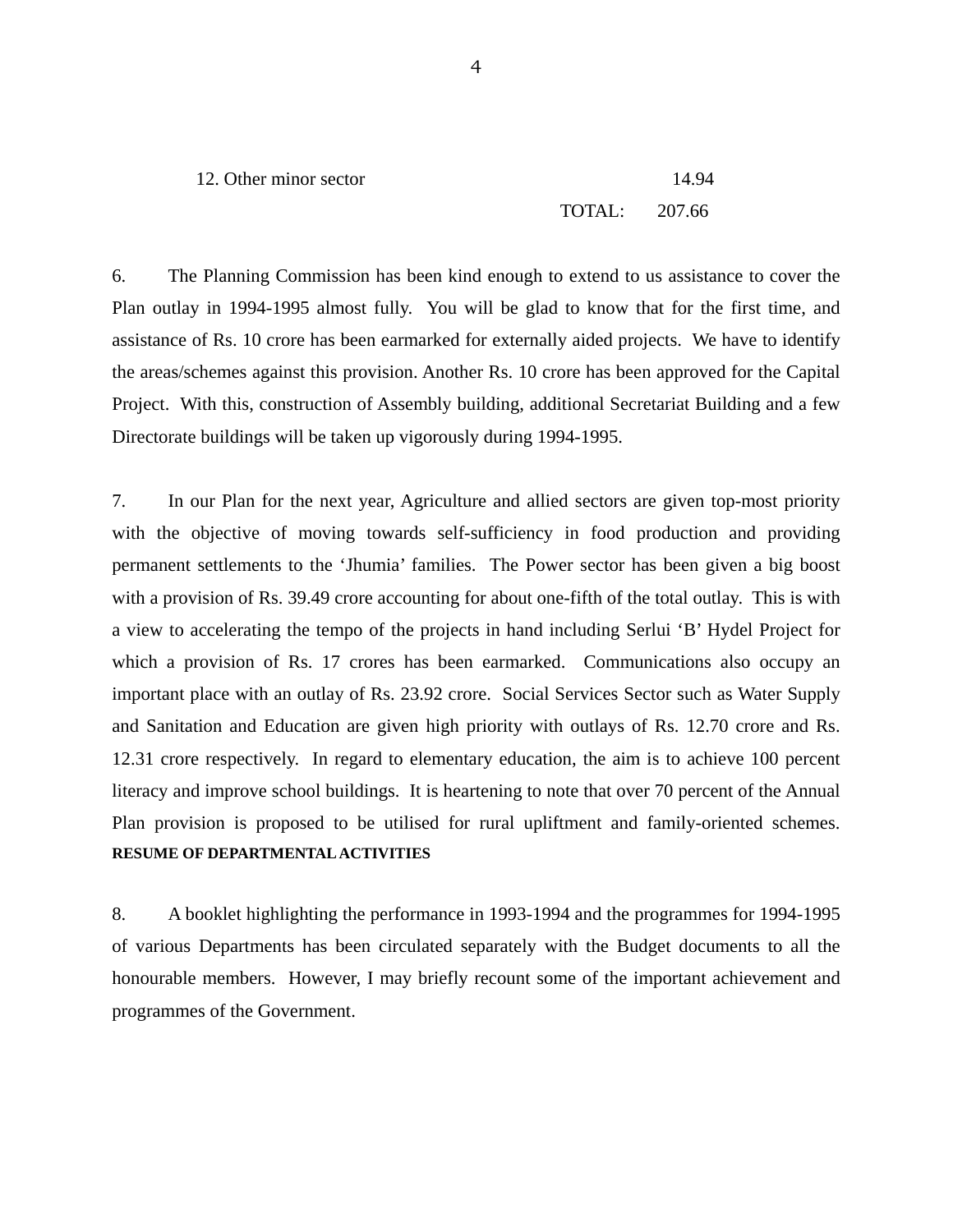9. The two Departments, which occupy prime place, are Rural Development and Power & Electricity. These two Departments have made significant strides. The most important programme of the Rural Development department relates to the New Land Use Policy (NLUP) designed to wean away people from 'Jhumming' and provide them permanent settlement. Sizable provisions of Rs. 27.70 crore in 1993-1994 and Rs. 28.30 crore in 1994-1995 have been set apart for the implementation of this Policy. In 1993-1994, the provisions was utilised for maintaining 21,853 families under 6 Blocks and for covering 6,225 new families in Serchhip and Lungdar 'E'. As for 1994-1995, 15,000 more families are proposed to be covered in Lunglei and parts of Lungdar, Khawzawl and Tlangnuam Blocks.

10. Coming to the Power Sector, emphasis is being laid on the accelaration of the tempo of projects in hand. The Maicham Mini Hydel Project and the two NEC sponsored projects at Ramri Lui and Vawra Lui are expected to be commissioned in 1994-1995. The Serlui 'B' Hydel Project, the preliminary work which is in progress, is slated for commissioned in 1994-1995. Apart form the Mini Hydel Projects at Tuipang Lui and Teirei Lui the work on which has already been taken up, two more Mini Hydel Projects at Kau-Tlabung and Tuiphal will be taken up next year. Simultaneously, the 60MW Tuirial Hydel Project, 210-MW Tuivai Hydel Project and 60 MW Kolodyne Phase –I are being processed to be taken up through private and foreign agencies.The Government is also pursuingvigorously the 120 MW Dhaleshwari Hydel Project (popularly known as Bairabi Hydel Project) to be taken up as early as possible as a central Sector Project. As regards transmission, apart from the Zemabawk-West Phaileng and Serchhip- 'E' Lungdar 132 KV lines likely to be commissioned shortly, the construction of three more 132 KV lines connecting Marpara, Lungsen and Lawngtlai is also expected to be completed next year. Under the Power Sector, Rural electrification remains and important programme. As many as 50 additional villages are expected to be electrified in 1993-1994. with this, 88 percent of the villages would get covered by this programmes.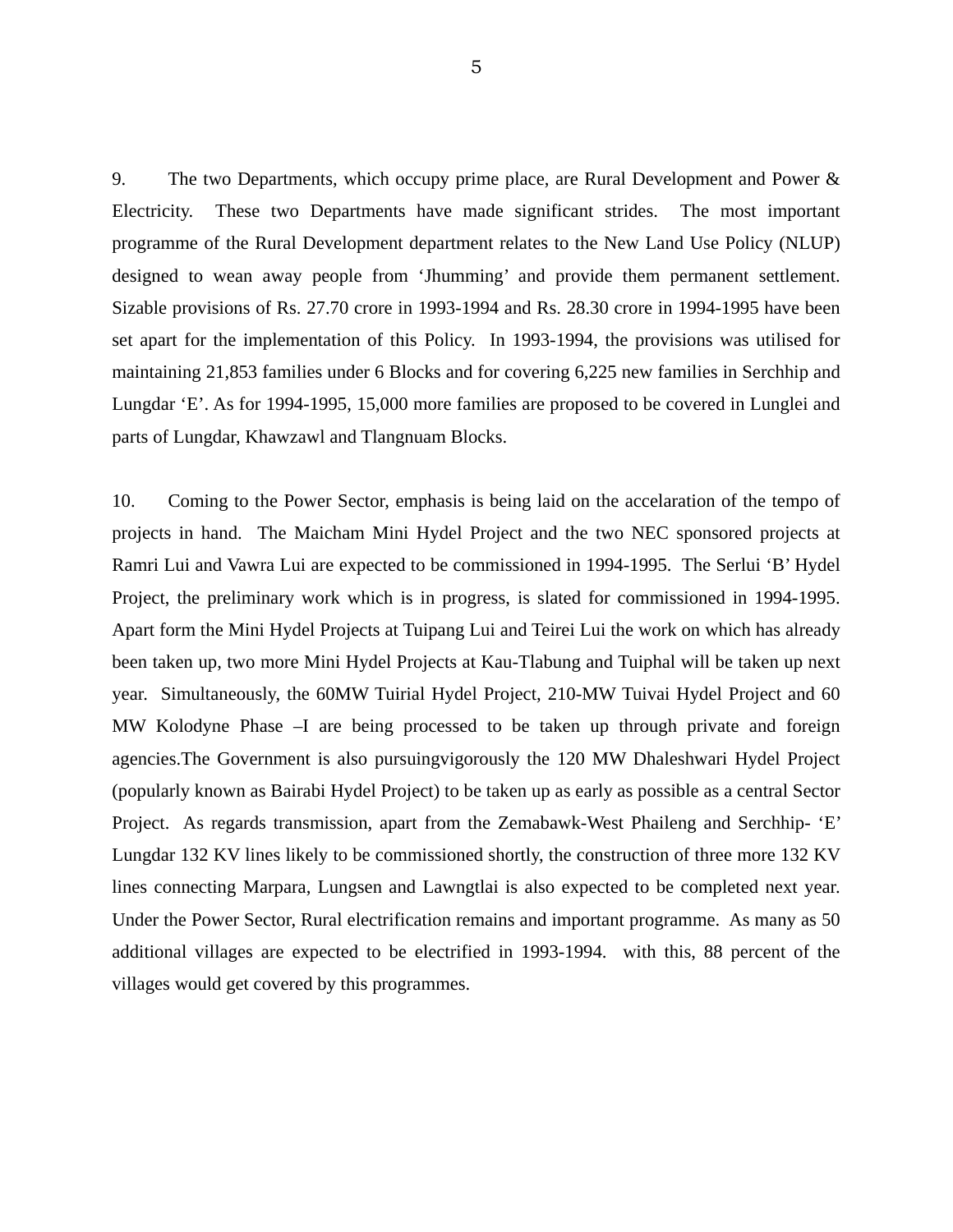11. In Agriculture, emphasis is being laid on mechanization through distribution of tractors and power tillers to the farmers on subsidy and on bringing more potential flat land under cultivation. About 3,000 hectares of such land is expected to be covered in two years 1993-1995. I may make mention also of the proposal to set up a Veterinary College at Aizawl. The cooperation organisation is being strengthened. A land Development Bank has been set up to strengthen credit structure.

12. As regards industry, private entrepreneurs are being encouraged through the provision of subsidies and other infrastructural facilities at the Zuangtui Industrial Estate. In 1993-1994, the central transport subsidy was provided to 40 entrepreneurs. Special mention may be made to the priority being accorded to the development of tea processing industry. The Government's efforts in the direction of tapping the State's latent natural resources have borne fruit. The Geology and Mining wing has identified the exploitable deposits of shell Limestone in Muthi area, suitable for production of glazed slabs. In the field of sericulture, efforts are being made to encourage the private sector in the matter of mulberry plantation and cocoon production on a mass scale through provision of grants-in-aid and other facilities including training.

13. Needless to say that lack of communications has proved a serious bottleneck in the way of development in Mizoram. The government is earnestly addressing itself to over-come this handicap as early as possible. In this connection, I would make special mention of the following schemes under process, namely, (i) the construction of airport at Lengpui (2) better State Highway connections between Mizoram and neighbouring States of Manipur and Tripura, and (3) the improvement of Railways between Lala Bazar and Bairabi. Further, the State Transport fleet is also being augmented. The Department purchased eight new Busse in 1993-1994 and proposes to go in for twelve more Buses next year.The Consturction of a number of new Bus station has been taken up.As regards the state Public Works Department, special mention may be made of the inauguration of the new Mizoram Houses at Guwahati and Salt Lake, Calcutta. It is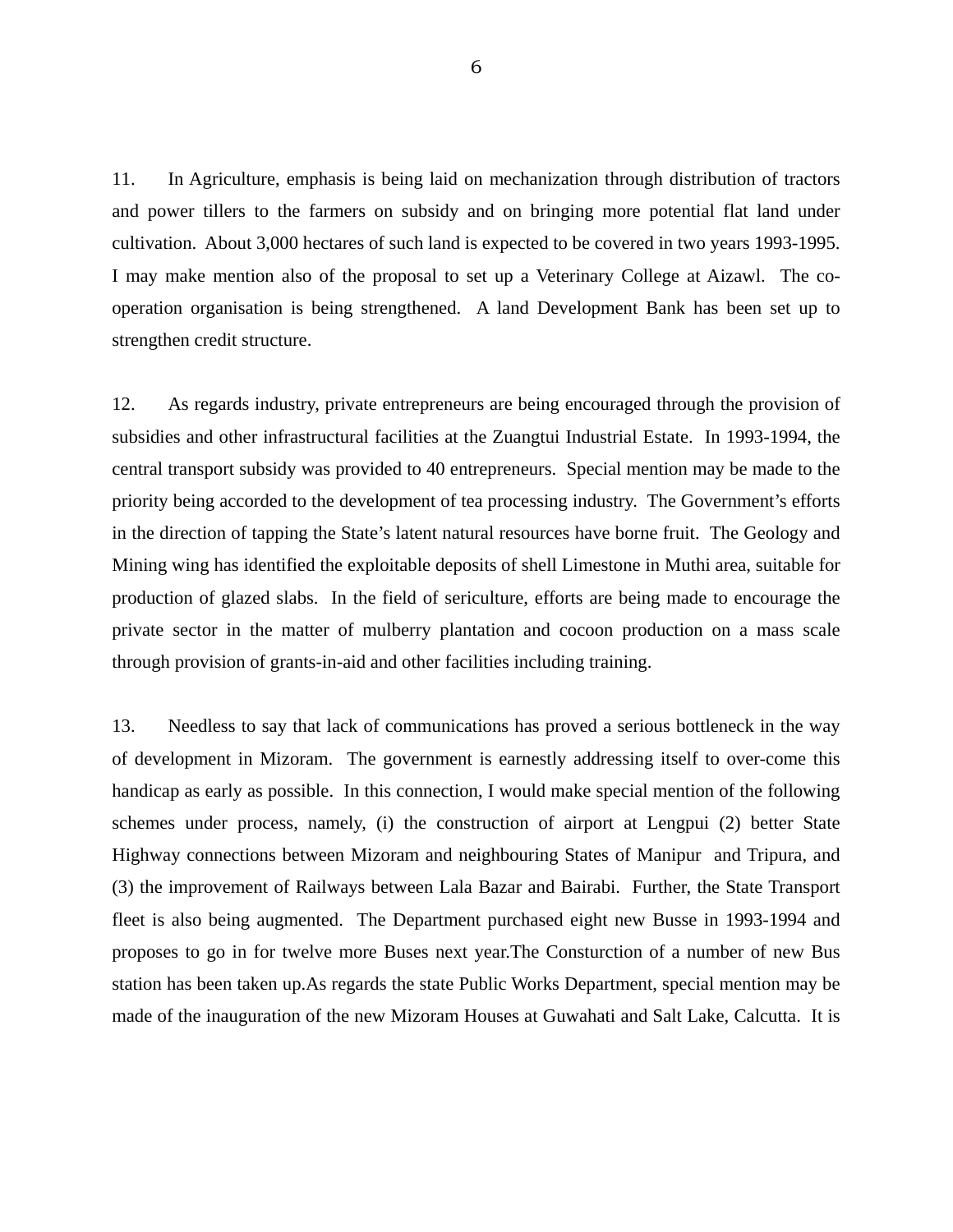a matter of satisfaction that the Aircraft Refueling Station at Tuirial became operational last month.

14. The Social Services Sector also recorded significant progress. In 1993-1994, 87 aided Middle Schools and 62 High Schools were provincialised. As many as 45 private Middle Schools werealso upgraded to deficit status.20 more such Middle Schools are proposed to be covered by the system in 1994-1995. Coming to Arts & Culture, the Department organised cultural shows within and outside the State on several occasions, apart from imparting training in both traditionally and modern dance and music. As regards sports, a special mention may be made of the success of our participants in the Third National Games held at Pune in January last. They brought glory to the State by gagging one gold, three silver and one bronze medals in archery. Two players were also sent to participate in the second World Wushu championship, 1993 at Kualalumpur. Malaysia. Besides, the Department constructed 10 indoor stadia. It also hosted the Ninth National Sub-Junior Boxing championship at Aizawl. As many as 19 states participated in it.

15. The Health Department, which established one Community Health Centre, four Primary Health Centres and 12 Sub-Centres in 1993-1994, proposed to add two more Community Health Centres and four Primary Health Centres next year. The expansion of the Civial Hospital at Lunglei into a 200-bedded capacity and improvement of Civil Hospital at Aizawl are being taken up. The work for the establishment of a Maternity Hospital at Luangmual and a 40 bedded Hospital at Kulikawn would continue.

16. In Mizoram, Water Supply Schemes are very vital. During 1993-1994, the rural water supply schemes were augmented in 40 villages under the State Plan. An equal number is proposed to be covered next year. Vigorous efforts are being made to complete the Greater Lunglei Water Supply Scheme. Next year, the execution of phase II of the Greater Aizawl Water Supply Schemes and of those at Serchhip, Kolasib and Saiha will be taken up.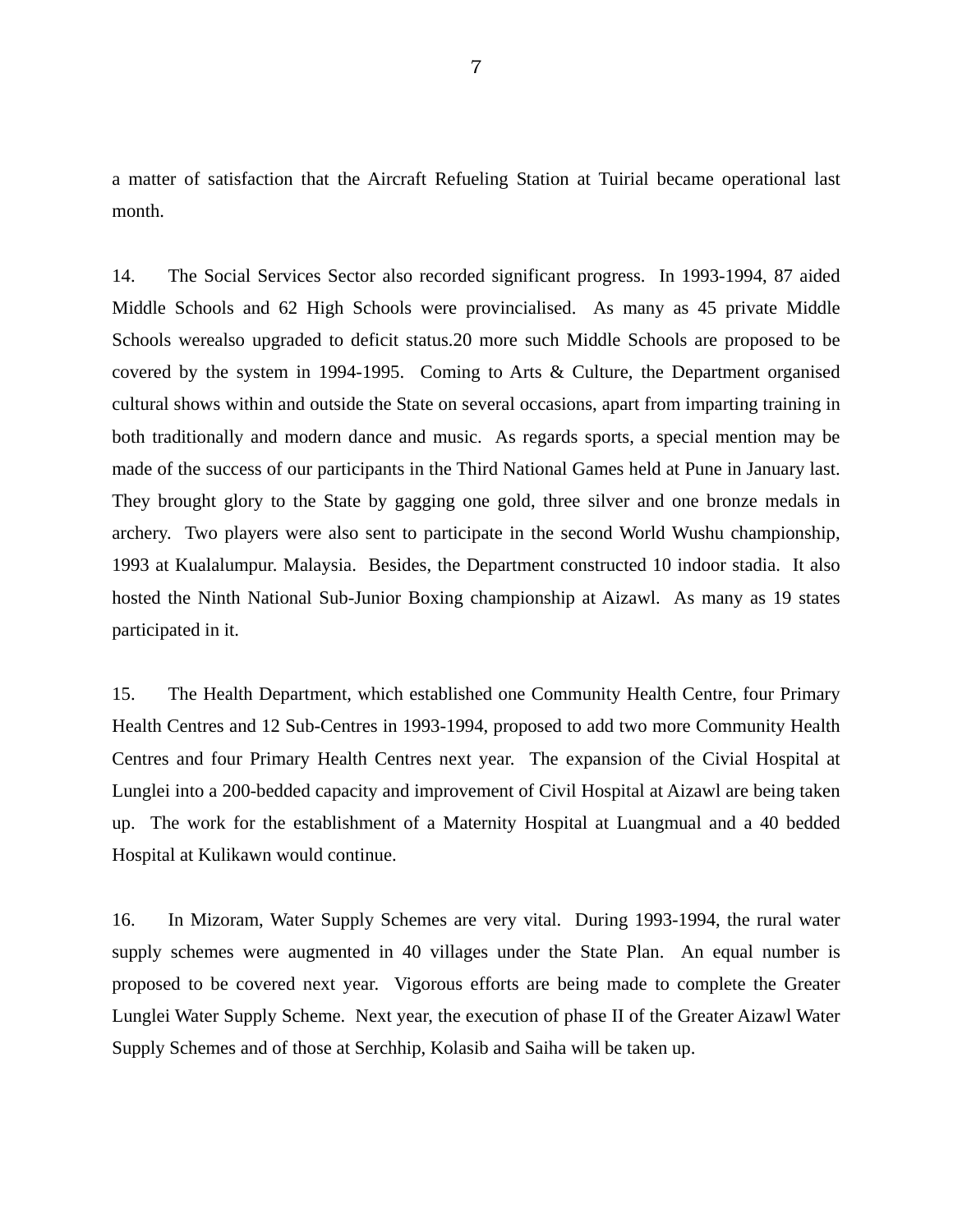17. Under Rural Housing Scheme, 1064 poor families were provided assistance of Rs. 2500/ each. In 1994-1995, such assistance will be provided to 1280 more families. As regards the Information & Public Relations Department, it continued the installation of community viewiing and listening sets in more and more rural areas. The Auditorium- cum-Conference Hall at Aizawl started in 1991 is expected to be completed next year. The Department proposed to produce this year, a film on the Gospel Centenary.

18. Coming to Social Welfare, the Department continued the work in the fields of Child and Women Welfare and also for the rehabilitation of handicapped. Besises, old-age pension at Rs. 100/- per month was paid to 2291 persons. The maintenance of Remand Homes and Deaddiction-cum-Rehabilitation Centres continued to engage the attention of the Department.

19. As regards the Revenue Department, a cadastral survey for purposes of preparation of records of right is in progress in the State. The Department expects to achieve the target of 2900 hectares in 1993-1994 and is aiming to cover another 2900 hectares in 1994-1995. The target of 3800 fixed under the House Site Plan is also expected to be achieved. The Accounts & Treasuries Department completed the General Provident Fund Account of Government employees for the year 1992-1993. A new Sub-Treasury was also opened at Mamit this year.

20. Sir, as you know, the three Autonomous District Councils are being entrusted with more powers. Now, they will have sole authority to deal with the subjects assigned to them without State Government's interference. In order to enable them to do so, more funds are being allotted to them. In 1994-1995, the budgetary allocations are Rs. 9.95 crores on Plan account and Rs. 8.14 crore on Non-Plan account as compared to Rs. 7.06 crores and Rs. 4.26 crore respectively in the current year.

21. The last, but not the least, I may say a work about the Home Department. It is a matter of great satisfaction that the law and order situation in the State continued to be peaceful. As a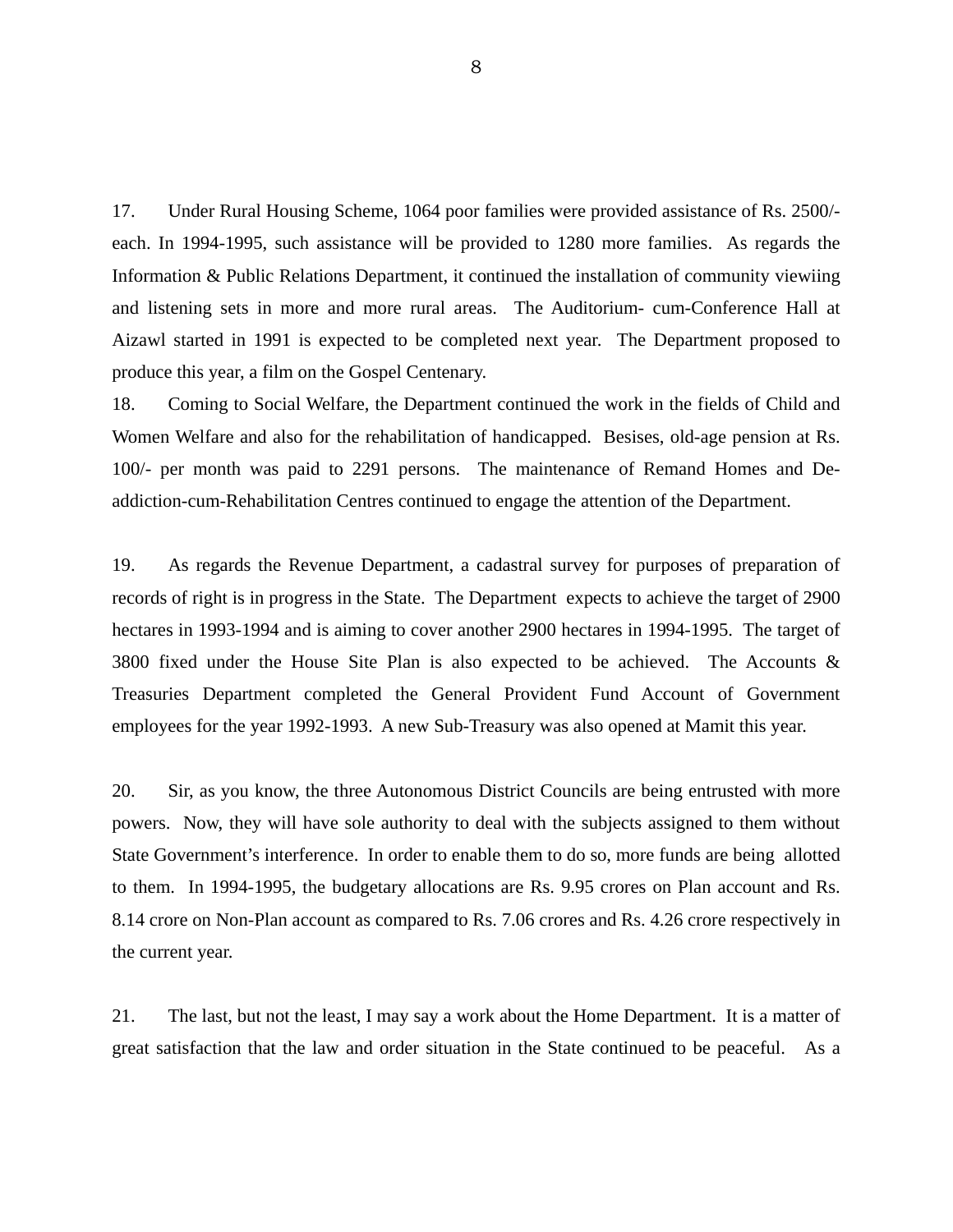result of several rounds of talks with HPC, a stage has been set for a settlement leading to the formation of Singlung Hill Development Council. With rising of three more companies in 1993- 1994, the 3<sup>rd</sup> MAP Batallion will come to be established in a full-fledged form. The recruitment process for the India Reserve Battallion for which the Govt. of India has sanctioned Rs. 6.37 crore is also complete. Besides, a detailed scheme has been prepared for the construction of 1222 units of accommodation over the three years 1994 – 1997 under Police Housing. The Excise Department in collaboration with the Police Department is making vigorous efforts at combating illicit drug trafficking and its abuse. Efforts are also being made for checking illegal brewing and selling of liquor. As a result of these efforts, 1.722 kg. of heroin 2.50 Kg of opium and 64 Kg of Ganja were seized, apart from other drugs, during the current year. As may as 84 drug traffickers were also nabbed.

#### **TENTH FINANCE COMMISSION**

22. Sir, The budget speech last year of my worthy predecessor made a mention of the appointment of Tenth Finance commission under the Chairmanship of Shri K.C. Pant. We submitted a Memorandum to the Commission giving our views on its terms of reference and also a forecast of our revenue receipts and disbursements over the five years 1995-2000, the period to be covered by the recommendations of the Commission. Besides, we submitted another Memorandum incorporating our demands for upgradation and modernization of cultivation and a stock of subsidiary information on various aspects of the State's economy.

23. In our forecast, we have projected our requirements of assistance at Rs. 2036 crore for the five-year period 1995-2000. This is about double of what was recommended by the Ninth Finance Commission for the preceeding quinquinnum. Our proposals for upgradation and modernization add up to another Rs. 303 crore. As regards our memorandum on terms of reference, we have pleaded that the Commission should seriously address itself to the widening of inter-state disparities in the matter of public services and accord predominant role to redistribute justice in the scheme of devolution of funds to States. In this context, we also urged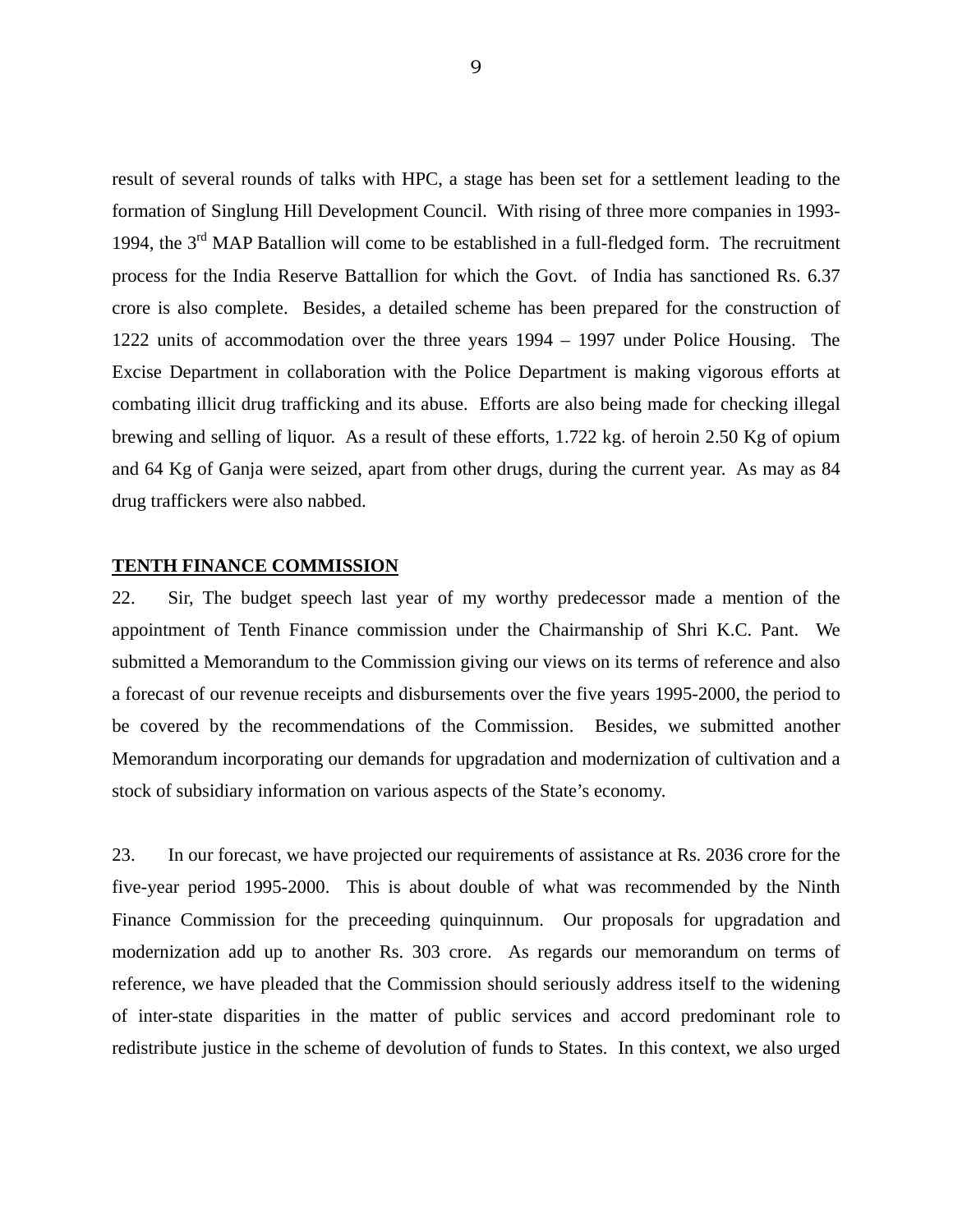the Commission to treat the Special Category States as a distinct class. It was emphasized that even amongst the Special Category States, Mizoram, on account of its peculiar features and historical backlog, should be accorded preferential treatment.

24. Sir, I am glad to inform this House of the historic visit of the Commission last month to have the first hand account of our problems. We had very detailed an useful discussions with them, We hope that the Commission has appreciated our case and would do justice to us. Needless to say that its recommendations would be of vital importance to the State Government.

#### **U.T. PERIOD LOANS**

25. A word may be said at this stage about the U.T. Period Loans. A sizeable amount of these loans had been writing off by the Ninth Finance Commission. However, these loans to the extent of Rs. 50.62 crore remain outstanding against us. We have been pleading with the Government of India that this outstanding amount of loans also should be written off entirely, I am glad to inform you that thanks to the Union Finance Minister, Dr. Man Mohan Singh, who visited Aizawl in May last year that the write off of these loans has been agreed to by the Union Government in principle. The modalities for giving effect to the same are expected to be completed soon.

#### **REVISED ESTIMATES FOR 1993-1994**

26. According to the Reserve Bank account, the year 1993-1994 opened with a deficit of rs. 30.33 crore. This was about one and half times of what was envisaged earlier. The Government of India was approached to help us in the matter. I may express my gratitude to them to have agreed to cover this deficit through the release of advance Central assistance in the current year. However, inspite of our best efforts, the deficit at the close of the year is again likely to be Rs. 31.58 crore.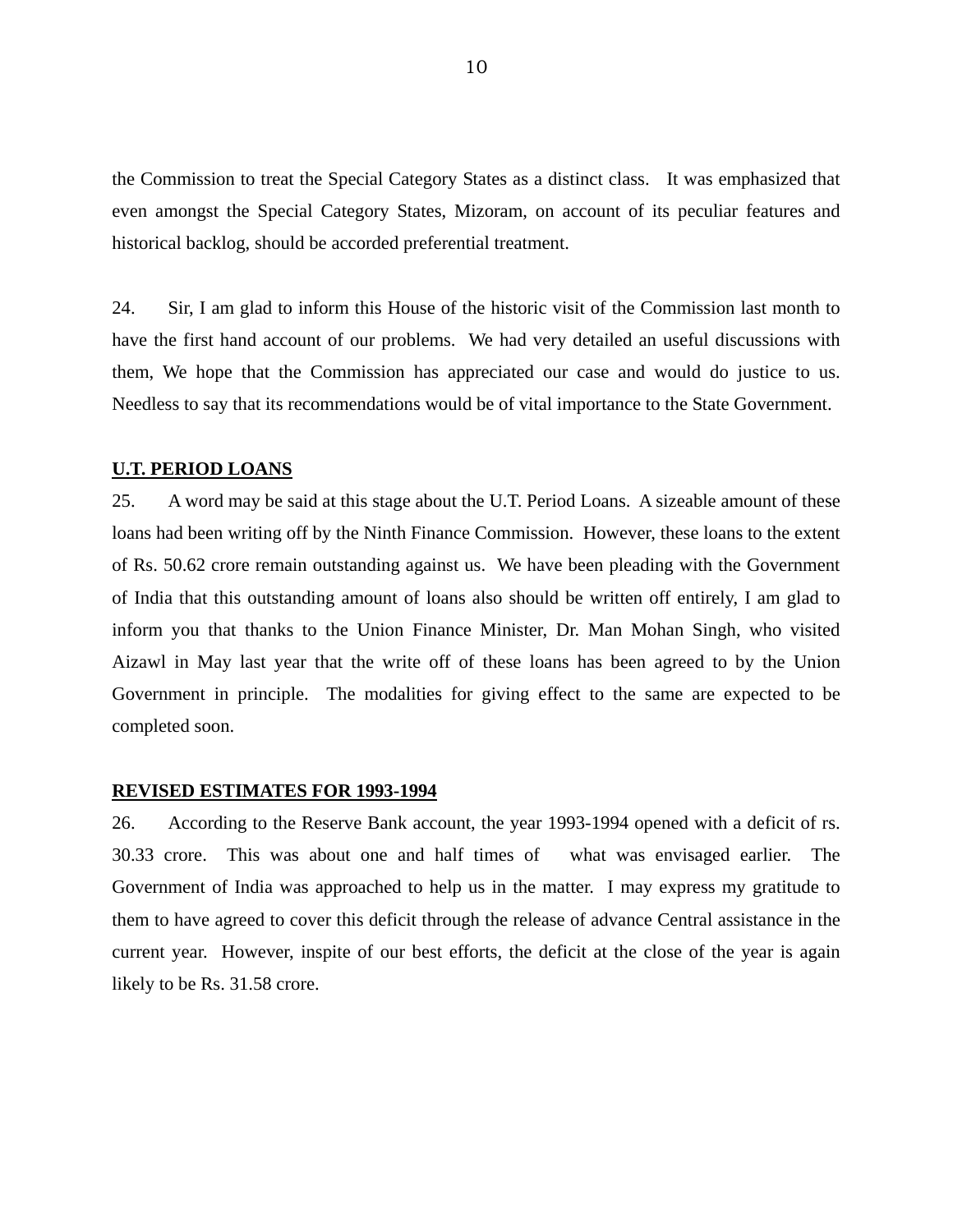27. The main factors responsible for this deterioration include provisions made for raising of three companies of the third MAP Battallion, Provincialization of School and restoration of damages caused by natural calamities, like landslides and heavy monsoons, I am sorry to say that the government of India did not help in the matter except through advance release of our share of the Calamity Relief Fund. The sanction to two installments of dearness allowance to employees effective from 1.1.93 and 1.7.93 and the heavy expenditure on the recent Legislative Assembly elections and a high rate of price escalations also added to the deficit. I must thank our employees for the sacrifice made through impounding of additional dearness allowance arrears amounting to over rupees two and half crore.

#### **BUDGET ESTIMATES FOR 1994-1995**

28. The Budget for the nest year is framed under the shadow cast by the huge deficit of Rs. 31.58 crore being inherited from the current year. I felt seriously concerned about this and did my best, while framing the Budget, to reverse the trend.

29. The budget Estimates place the revenue receipts at Rs. 458. 39 crores and revenue expenditures Rs. 398.26 crore showing a surplus of Rs. 60.12 crore on Revenue Account. This surplus is from the Plan account resulting form the favourable dispensation of Plan assistance being 90 being 90 percent in the from of grants-in –aid. There is surplus of Rs. 6.96 crore on Public Account also. These surpluses came handy to meet, to a large extent, the huge deficit of Rs. 71.32 crore on the Capital Account. In the overall,the budget reveals a deficit of Rs 4.24 Crores This will only go to add to the opening deficit, , if efforts were not made to raise additional resources and cut down expenditures.

30. For funding the State Plan and the Budget for 1994-1995, the Government is required to make a massive effort at resource mobilisation. It has undertaken to raise Rs. 10 crore by wayof market borrowings and Rs. 8.71 crore as negotiated loans from Central financial institutions like LIC, HUDCO, Infrastructures Leasing and financial services Ltd., etc. We have also undertaken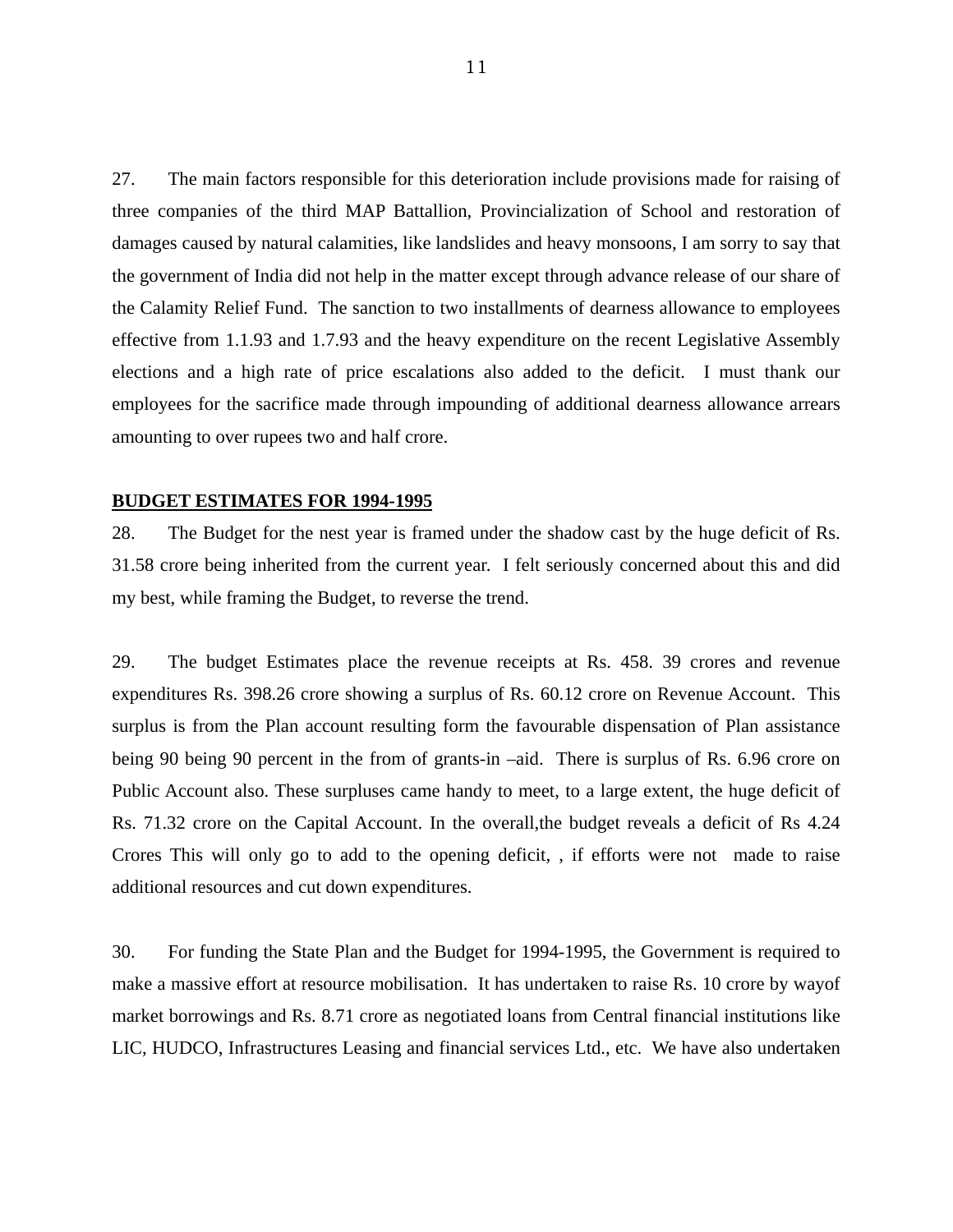with the Planning Commission to raise additional resources of Rs. 10 crore in 1994-1995. Though efforts would be made to augment tax and non-tax revenues, let me say that in our context the expenditure control especially that on establishment has to play vital role. Every rupee saved is an addition to our resources required for the enlistment of the fate of the common man waiting haplessly at the end of the queue. Much in this direction is possible through improvement in efficiency and productivity. It also required identification of areas of redundant and wasteful expenditures and overlapping activities and doing away with these expeditiously. We have issued a package of economy instructions. One important aspect of these which I would like to highlight is the decision to reduce by 25 percent the Budget provisions for 1994- 1995 in respect upkeep, repairs and maintenance of vehicles, traveling and office expenses including Medical re-imbursements, etc, But, I know these are not enough. Much more is the need of the hour. The Government would come forward with more stringent measures during the course of the year. To the extent we succeed in this direction, our efforts at fiscal correction will be further strengthened. This warrants considerable discipline on the part of all those involved in the process. I appeal for full and unstinted cooperation in this difficult task from all sections of the community, especially those entrusted with the running of administration.

31. Mr. Speaker Sir, I would like to express our heart-felt gratitude to the Govt. of India, Ministry of Finance and Planning Commission in particular, for their generous financial help to Mizoram since the inception of Union Territory i.e. 1972 and till the present day. This help enabled us to ensure gradual enlistment of the people of Mizoram. I hope that this generosity will be continued by the Govt. of India in future as well. However, as the saying goes that even God helps only those who help themselves, it is incumbent upon us that we should also do our utmost to raise resources. In this connection, I would like to appeal to all sections of the people of Mizoram and especially those who are directly concerned with the spending to ensure frugal and judicious use of every rupee spent.